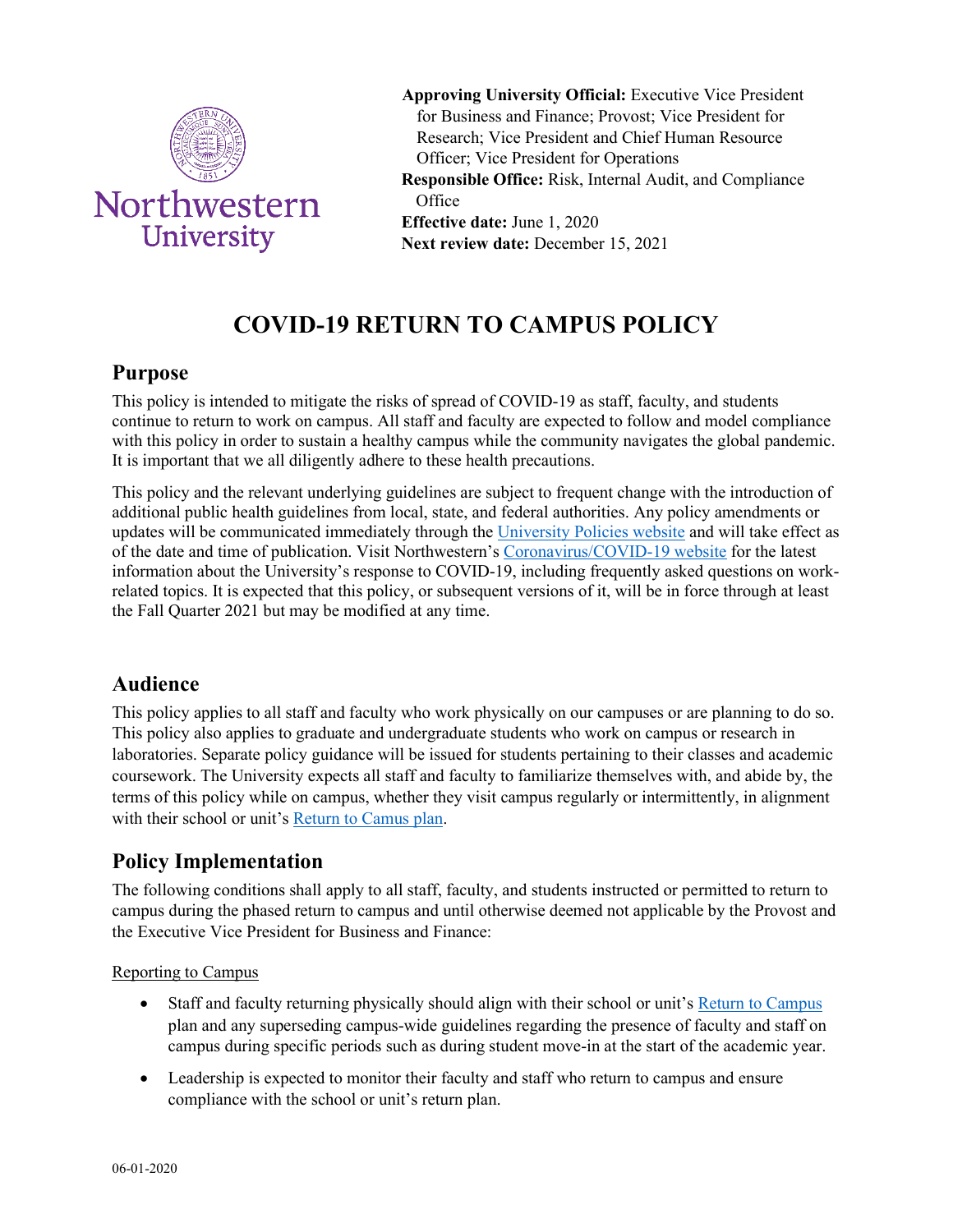- As a condition of returning to campus, all staff, faculty, and students returning to campus must be familiar with and adhere to the University's [health and safety guidelines.](https://www.northwestern.edu/coronavirus-covid-19-updates/university-status/expectations/guidelines/index.html)
- Staff and faculty may be required to return to remote work at any time and are required to cooperate if directed to do so. In any such situations, unit and school leadership will take appropriate measures to ensure on-going participation of such staff and faculty in their core professional and teaching activities, respectively.

### General Health and Safety Rules

Public health guidance and campus measures to mitigate the spread of COVID-19 are dynamic and evolve in concert with changes in the pandemic's trajectory. As a condition of returning to campus, faculty and staff must be aware of and follow the University's current health guidance.

Reference the University's COVID-19 [website](https://www.northwestern.edu/coronavirus-covid-19-updates/index.html) for the latest guidelines, which may address the following topics, among others:

- [Vaccination](https://www.northwestern.edu/coronavirus-covid-19-updates/health/vaccine/index.html)
- [Masking](https://www.northwestern.edu/coronavirus-covid-19-updates/university-status/expectations/guidelines/facemasks.html)
- [Testing](https://www.northwestern.edu/coronavirus-covid-19-updates/health/testing/index.html)
- [Health Monitoring](https://www.northwestern.edu/coronavirus-covid-19-updates/health/health-monitoring/index.html)
- Social Distancing
- [Meetings and Events](https://www.northwestern.edu/coronavirus-covid-19-updates/university-status/on-campus-activities/events.html)
- [Travel](https://www.northwestern.edu/coronavirus-covid-19-updates/university-status/travel.html)
- [Visitors](https://www.northwestern.edu/coronavirus-covid-19-updates/university-status/expectations/visitors/index.html)

Additionally, faculty and staff should practice the following community behaviors while on campus:

- All staff and faculty shall refrain from visiting campus or University facilities whenever they are sick or have symptoms of respiratory illness.
- Wash hands frequently for at least 20 seconds, particularly after coming into contact with hightouch surfaces, such as doorknobs, handrails, and commonly used equipment.
- Cough/sneeze into sleeves, preferably into the elbow. When using a tissue, discard it properly and clean/sanitize hands immediately.
- Avoid touching faces, particularly eyes, nose, and mouth, with hands to prevent infection.
- Clean and disinfect frequently touched objects and surfaces in personal workspaces.
- Keep desk work surfaces clean of paper and other materials every night, to allow for proper cleaning.

#### COVID-19 Vaccine Requirement

COVID-19 vaccination is required for all faculty and staff. Subject to limited exceptions, faculty and staff who work on campus are expected to be fully vaccinated and [attest to their vaccination status.](https://onbase-sso.northwestern.edu/generic-form/origami-redirect)

Any faculty or staff member who seeks an exception to the University's vaccination requirement due to a personal health condition, a sincerely held religious belief or a lack of access to an FDA/WHO-authorized vaccine must submit a formal request.

Unvaccinated staff and faculty who work on campus are required to:

Complete twice-weekly COVID-19 testing on campus.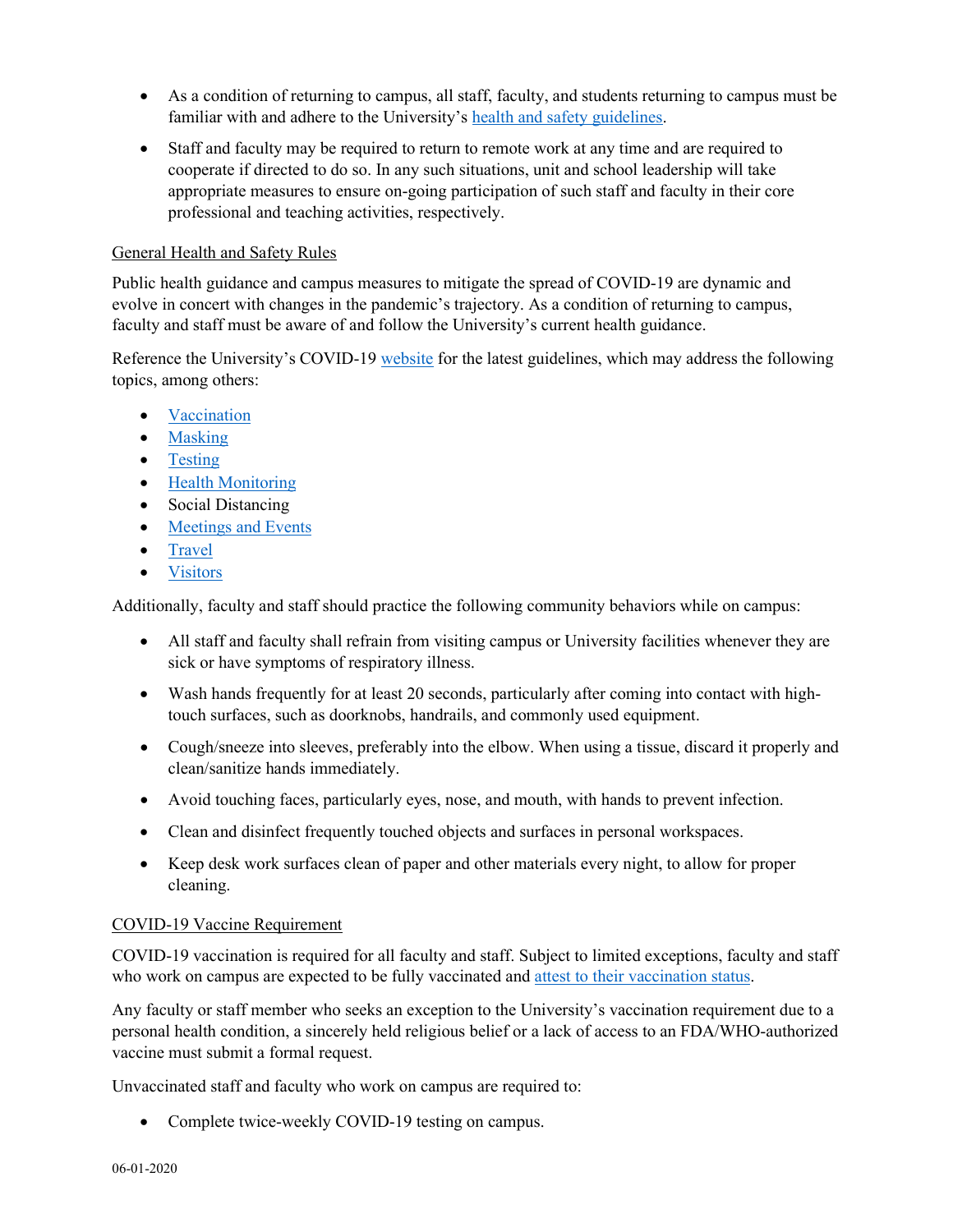- Complete the daily Symptom Tracker application on those days when they are on campus.
- Wear a mask in all shared indoor settings.

Any staff member who is unvaccinated without an approved exception, or who receives an exception but does not comply with the COVID-19 safety protocols outlined above, will be escalated internally within their school or unit leadership and Human Resources for appropriate action. If a staff member remains non-compliant with these requirements, they will be transitioned to an unpaid leave of absence and, ultimately, terminated in alignment with the [Staff Handbook.](https://www.northwestern.edu/hr/essentials/policies-procedures/staff-handbook.html)

For all faculty, continued non-compliance will lead to disciplinary actions, up to and including temporary suspension and termination of employment. The sanctioning process will follow the steps outlined in the [Faculty Handbook.](https://www.northwestern.edu/provost/faculty-resources/shared-governance/faculty-handbook.html)

Faculty and staff who are not vaccinated do not qualify automatically for remote work under the policy on [Alternative Work Strategies.](https://www.northwestern.edu/hr/benefits/work-life/flexible-work-arrangements/https:/www.northwestern.edu/hr/benefits/work-life/flexible-work-arrangements/)

#### COVID-19 Specific Health Reporting Requirements

- All staff and faculty are required to report the following using the University's online reporting [portal:](https://www.northwestern.edu/risk/)
	- Any positive tests for COVID-19 not obtained directly through Northwestern onsite testing
	- Additional information about reporting can be found at [https://www.northwestern.edu/coronavirus-covid-19-updates/health/health](https://www.northwestern.edu/coronavirus-covid-19-updates/health/health-monitoring/index.html)[monitoring/index.html](https://www.northwestern.edu/coronavirus-covid-19-updates/health/health-monitoring/index.html)
- [If diagnosed with COVID-19,](https://www.northwestern.edu/coronavirus-covid-19-updates/developments/confirmed-cases.html) a faculty or staff member must provide notification immediately by filing a[n online report.](https://www.northwestern.edu/risk/) Staff should then contact their manager and the Office of Human Resources to request leave. Faculty should contact their dean or department chair.
- In the event of a positive or suspected COVID-19 diagnosis, staff and faculty are required to cooperate fully with the University's [self-isolation,](https://www.northwestern.edu/coronavirus-covid-19-updates/self-isolation/index.html) [contact tracing,](https://www.northwestern.edu/coronavirus-covid-19-updates/health/contact-tracing.html) and notification protocols, in alignment with the Centers for Disease Control and Prevention (CDC) and the Illinois Department of Public Health (IDPH).
- Staff and faculty health information reported pursuant to this policy will be shared only with those who need to know to assist with contact tracing requirements.

#### Personal Illness and Quarantine

- Staff and faculty may not report or return to campus while they are experiencing any symptoms of COVID-19 (or other respiratory illnesses), such as cough, shortness of breath or difficulty breathing, fever, new loss of taste or smell, sore throat, muscle pain or body aches, headache, or chills. The CDC maintains a current list of symptoms associated with COVID-19: [https://www.cdc.gov/coronavirus/2019-ncov/symptoms-testing/symptoms.html.](https://www.cdc.gov/coronavirus/2019-ncov/symptoms-testing/symptoms.html)
- Staff or faculty who experience an onset of symptoms while at work must leave campus immediately and update their symptom tracker. Staff should contact their manager and the Office of Human Resources. Faculty should contact their dean or department chair.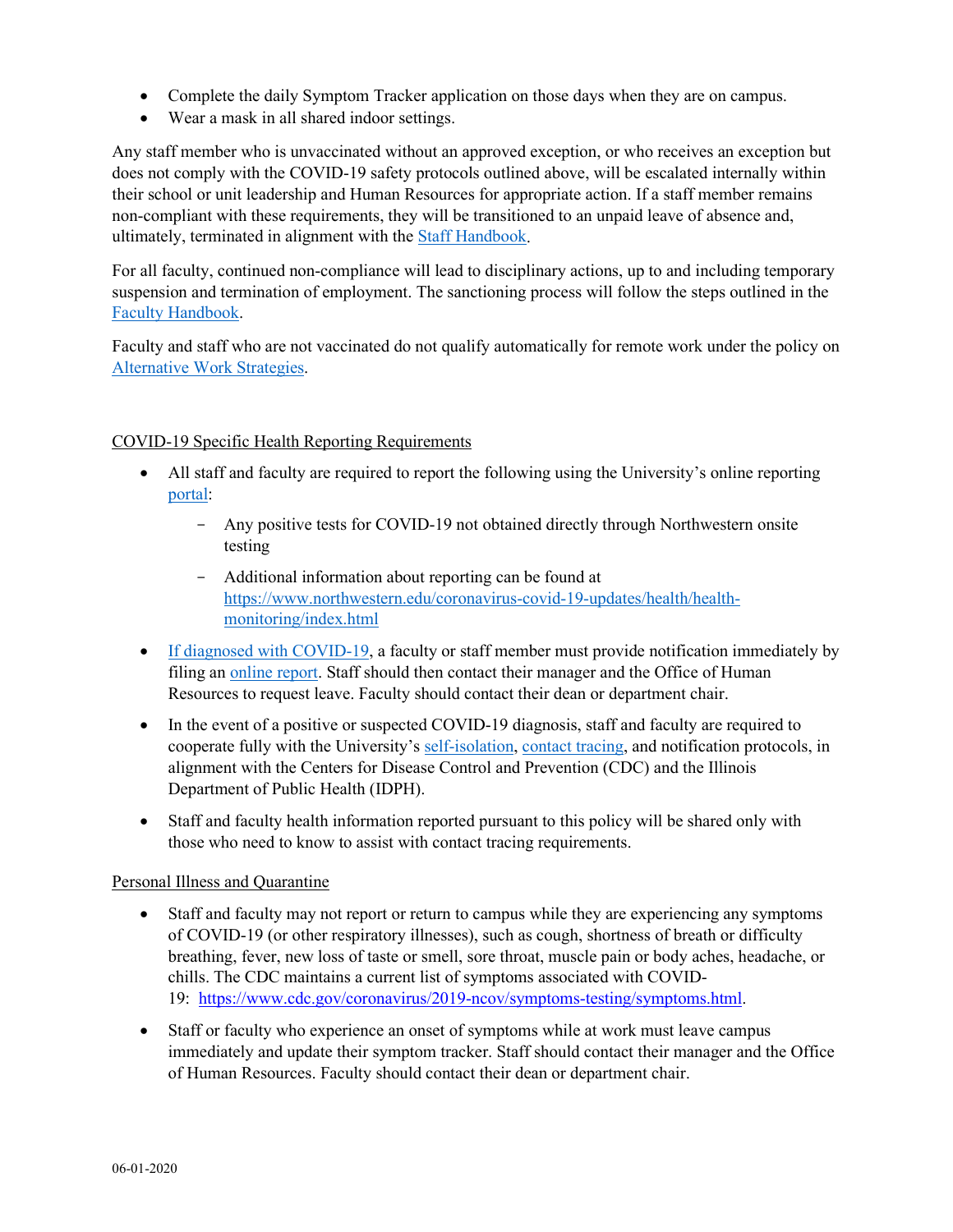- Employees who are unable to work due to personal illness should use available sick time. If an employee's available sick time has already been exhausted, they should contact a Benefits Counselor at benefits  $\widehat{\omega}$  northwestern.edu to discuss available leave options.
- Beginning September 1, 2020, if an employee is asked to quarantine or isolate and the employee is unable to work from home, the employee will be paid for the quarantine or isolation time without having to use vacation or sick time. In order to be eligible for this paid time, (1) the employee's exposure must have been in the workplace, (2) the exposure must have been identified through the University's contact tracing process, and (3) the employee must have followed all of the University's Covid-related polices and processes.

School and Unit Return to Campus Plans and Alternative Work Strategies

- Individuals schools and units have created Return to Campus plans based on department/unit operational needs.
- Staff and faculty should align with their school or unit's [Return to Campus](https://www.northwestern.edu/coronavirus-covid-19-updates/university-status/prepare/index.html) plan, in terms of their on-campus presence, unless those plans are superseded by campus-wide guidelines during defined periods of the academic year, such as student move-in.
- The University has created the [Alternative Work Strategies Policy,](https://www.northwestern.edu/hr/benefits/work-life/flexible-work-arrangements/index.html) which establishes a common, ongoing framework and definitions, within which school and unit leadership can implement various Alternative Work Strategies—including but not limited to remote work—in accordance with their operational needs.
- Commuting to campus is the responsibility of employees. Employees not wishing to utilize public transit may evaluate other mechanisms to travel to campus, such as driving and parking, or utilizing ride-share services.

Staff and faculty knowingly violating any of the requirements of this policy may be removed from campus and required to work remotely and be subject to discipline as may be appropriate. In such cases, building access by their Wildcard may be restricted or suspended.

# **Definitions**

The definitions contained herein would apply in the event that the University were to shift to primarily remote operations to mitigate the spread of COVID-19. As this policy is tied directly to a specific set of conditions, in the event of inconsistency between the terms and/or definitions of any institutional policy and this policy, the terms and definitions of this policy shall prevail in connection with any COVID-19 situations wherein the University shifts to primarily remote operations.

**Essential On-site Staff ("EOS"):** positions that are deemed **essential to be physically present at one or more locations within the perimeters of the University's campuses or physically present, on a continuous or intermittent basis, at other University owned or leased facilities** during a campus emergency or crisis, including a closure or a partial or total shift to virtual operations, pursuant to the policy on **Employees in Essential Functions and Positions**. Essential On-site Staff preserve and protect the security, safety, and integrity of members of the community, the physical infrastructure, and the integrity of the University Critical Infrastructure. Essential On-site Staff include staff who are required to work in any location designated as an Emergency Operations Center.

**University Critical Infrastructure ("UCI"):** systems and assets, whether of a physical or digital nature, that ensure the viability and continuity of the University's operations.